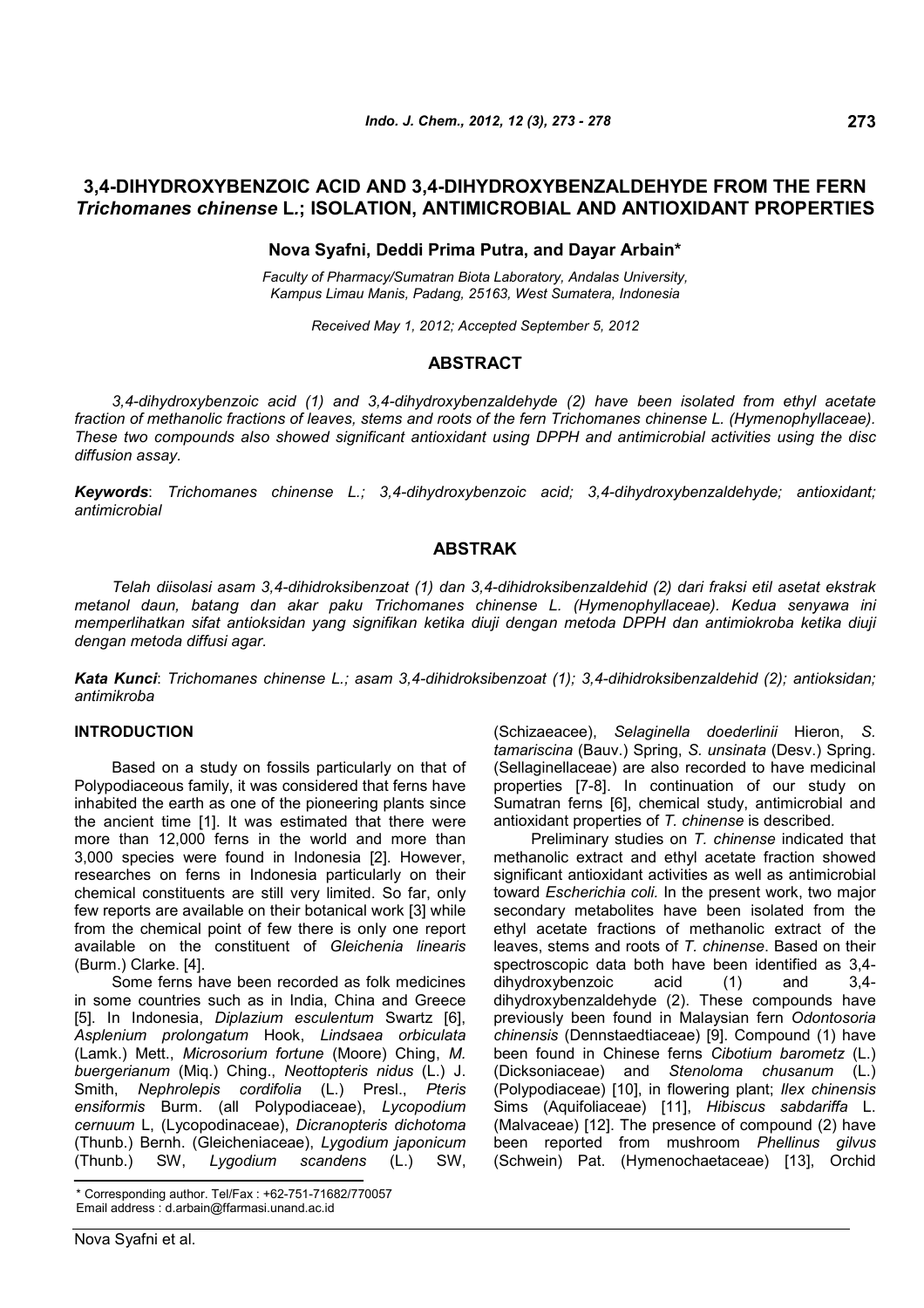*Cremastra appendiculata* (D. Don) Makino (Orchidaceae) [14] and leaves of *Vitis vinifera* L. (Vitaceae) [15].

## **EXPERIMENTAL SECTION**

#### **Materials**

Plant material: *T. chinense* was collected in Alahan Panjang, Solok District, West Sumatra in May 2011. Herbarium specimen (F02) was identified by Dr. Ardinis Arbain from Herbarium Andalas University (ANDA) and Dr. Arif Hidayat from Herbarium Bogoriense (BO) and lodged at both herbaria. Sample were divided into three parts; leaves, stems and roots.

Testing microbes: *Escherichia coli* ATCC 25922 NCTC 1224, *Staphylococcus aureus* ATCC 25923, *Vibrio cholera* Inaba and *Salmonella thypimurium* ATCC 14028 NCTCC 12023 were provided by Indonesian Food and Drug Administration (BPOM) Padang Office and pre cultured before being used.

Another materials are methanol p.a (Merck), nutrient agar (NA) (Merck), paper disc (Whatman), dimethyl sulfoxide (DMSO) (Merck), chloramphenicol (Sigma), and DPPH (2,2-diphenyl-1-picrylhydrazyl) free radical (Sigma).

### **Instrumentation**

Melting points were measured on a Sybron Thermolyne Melting Point Apparatus MP-12615 and are uncorrected, FT-IR spectra on Perkin Elmer FT-IR Spectrum One Spectrophotometer. UV spectra recorded on Shimadzu Spectrophotometer UV-VIS Pharmaspec 1700, the  ${}^{1}$ H and  ${}^{13}$ C-NMR spectra were measured using Bruker DMX 500 instruments (500 MHz for <sup>1</sup>H and 125 MHz for  ${}^{13}$ C). Mass spectra were obtained on a Varian MAT 311 mass spectrometer for electron spray and a Micromass ZABSpecTOF mass spectrometer. TLC was carried out using silica gel 60F254 (Merck) and visualized under UV light (254 nm). Column chromatography was performed on silica gel 60 (0.063-0.200 nm) (Merck). Radial chromatography was performed on silica gel 60  $PF_{254}$  containing gypsum (Merck).

#### **Procedure**

#### *Extraction and isolation*

Air dried samples of *T. chinense* (leaves (6.0 kg), stems (4.3 kg) and roots (1.5 kg)) were macerated separately with MeOH for 5 days. After separation of solvents the process was repeated twice more. The combined methanolic extracts were evaporated *in vacuo* to give thick methanolic extracts. Water was added up to 1 L then fractionated in turn with hexane, EtOAc and butanol respectively and evaporated *in vacuo* to give fractions of hexane (leaves 67.6 g, stems 16.0 g, roots 7.0 g), EtOAc (leaves 69 g, stems 31.4 g, roots 10.7 g) and butanol (leaves 351.0 g, stems 53.2 g, roots 14.0 g) respectively. The EtOAc fractions (leaves, stems and roots: 60.0 g, 25.0 g and 10.0 g respectively) were preadsorbed on  $SiO<sub>2</sub>$  then column chromatographed on the same adsorbent and eluted with step gradient polarity solvents started from hexane, hexane:EtOAc, EtOAc and EtOAc:MeOH to give series of two major spots on TLC. These were combined, evaporated and then radial chromatographed with an increasing amount of EtOAc in hexane.

The more polar series were combined, evaporated then crystallized from EtOAc-hexane to give reddish brown plates (100 mg from leaves (0.02% from dry weight), 22 mg from stems (0.0028% from dry weight) and 2 mg from roots (0.0003% from dry weight)). Based on its spectroscopic data this compound was identified as 3,4-dihydroxybenzoic acid (1), Mp: 198 °C, UV  $\lambda_{\text{max}}(\log \epsilon)$ : 294.2 nm (3.628),



**Fig1.** HMBC-correlation of (1)

|     | Compound 1 |                                     | Compound 2          |                                     |  |
|-----|------------|-------------------------------------|---------------------|-------------------------------------|--|
| No. | $13$ C-NMR | <sup>'</sup> H-NMR                  | <sup>13</sup> C-NMR | <sup>'</sup> H-NMR                  |  |
|     |            | $\delta_H$ , multiplicity, coupling |                     | $\delta_H$ , multiplicity, coupling |  |
|     | 123.28     |                                     | 124.59              |                                     |  |
| 2   | 117.85     | 7.44, 1H, d, $J_{2.6}$ = 2Hz        | 115.21              | 7.44, 1H, d, $J_{2,6}$ = 2Hz        |  |
| 3   | 146.18     |                                     | 145.44              |                                     |  |
| 4   | 151.66     |                                     | 151.27              |                                     |  |
| 5   | 124.03     | 7.42, 1H, d, $J_{26}$ = 2Hz,        | 130.13              | 7.42, 1H, d, $J_{2.6}$ = 2Hz,       |  |
|     |            | $J_{5,6} = 6$ Hz                    |                     | $J_{5,6}$ = 6Hz                     |  |
| 6   | 115.89     | 6.79, 1H, d, $J_{5.6}$ = 6Hz        | 114.22              | 7.00, 1H, d, $J_{5.6}$ = 6Hz        |  |
| C=O | 170.38     |                                     | 190.26              |                                     |  |

**Table 1.** NMR data of 3,4-dihydroxybenzoic acid (1) and 3,4-dihydroxybenzaldehyde (2)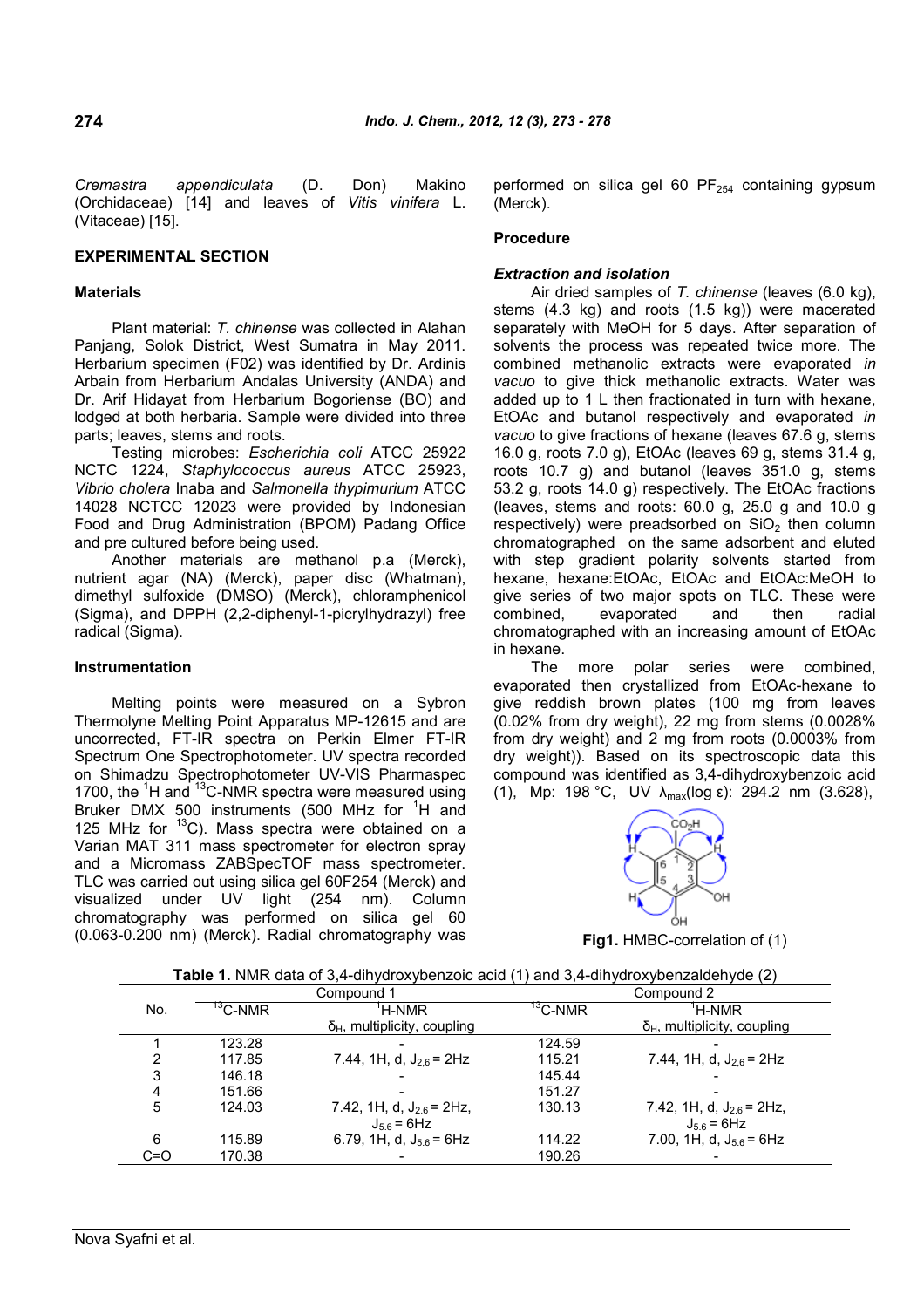IR (KBr): 3210.73, 1675.42, 1299.78, 1096.45 cm<sup>-1</sup>, molecular ion at m/z (%) = 154.0267,  $C_7H_6O_4$ . <sup>13</sup>C and  $1$ H-NMR data of compound 1 (see Table 1).

The less polar series yielded compound (2) as colorless needles (35 mg from leaves (0.002% from dry weight), 33 mg from stems (0.003% from dry weight) and 8 mg from roots (0.0007% from dry weight)). As above, based on its spectroscopic data this compound was identified as 3,4-dihydroxybenzaldehyde (2), Mp: 148 °C, UV  $\lambda_{\text{max}}$ (log ε): 312.2 nm (4.030); 278.2 nm (4.087); 232 nm, IR (KBr): 3238.70, 1651.83, 1589.94, 1455.25, 1304.50, 1154.17, 877.70, 814.16, 776.70 and 755.42 cm<sup>-1</sup>, molecular ion at m/z (%)= 138.0318,  $C_7H_6O_3$ . <sup>13</sup>C and <sup>1</sup>H-NMR data of compound (2) see Table 1.

### *Antimicrobial properties*

Before being used each bacterium were grown separately in nutrient agar (NA) (Merck) and incubated at 37 °C for 24 h. These cultures were used for antimicrobial assay by modified agar disc diffusion method of Kirby and Bauer [16]. Single colony of the respective testing bacterium was transferred into NA medium and incubated for 24 h. Culture suspensions in sterile NaCl 0.9% with 25% transmittant were swabbed onto their respective agar plate. Each extract and fraction was prepared to the concentration of 200, 100, 50, 25, 12.5, 6.25 mg/mL, while compound 1 and 2 prepared from 2, 1, 0.5, 0.25, 0.125 and 0.0625 mg/mL in DMSO. Each 10 µL of extract, fraction and compound above was dropped onto paper disc (Whatman, 5 mm diameter) and carefully placed on the culture suspensions for cultivation plate. Control disc contained chloramphenicol 30 µg/mL was similarly prepared in DMSO. Each plate was incubated at 37 °C for 24 h. Inhibition zones (including the diameter of disc) were measured and recorded.

## *Antioxidant properties* [17]

2 mg DPPH free radical was dissolved in 100 mL MeOH then scanned between 400-800 nm to get maximum absorption wavelength to be used to measure the absorbance of sample after being mixed with DPPH solution. Each sample diluted with MeOH to make the concentration of methanolic extracts 500, 250, 125 and 62.5 ppm; hexane 2000, 1000, 500 and 250 ppm; EtOAc 125, 62.5, 31.25 and 15.625 ppm; BuOH 250, 125, 62.5 and 31.25 ppm; pure isolated compounds as well as control gallic acid and ascorbic acid were prepared at the concentration of 50, 25, 12.5, 6.25 and 3.125 ppm. Each extract, fraction and isolated compound as well their dilution was pipetted 0.2 mL and mixed with 3.8 mL DPPH solution. The absorbance of mixing solutions was measured 30 min after the reaction. Data obtained were processed by using Finey Program and then corrected with regression equation.

### **RESULT AND DISCUSSION**

#### **Isolated Compounds**

Compound (1) was obtained as reddish brown plates and gave molecular ion at m/z 154.0267 which was suitable with molecular formula  $C_7H_6O_4$ . IR spectrum of  $(1)$  showed absorptions at  $(cm<sup>-1</sup>)$  3210.73 (broad, OH); 1675.42 (C=O carboxylate); 1299.78 (C-H); 1096.45 (C=C); 764.7 (C=C-H). The presence of aromatic ring was supported by the UV data ( $\lambda_{\text{maks}}$ ) 294.2 and 258.0 nm). Both of isolated compounds gave dark blue color when treated with ferric chloride indicated the presence of phenolic hydroxyl function. The 6<sup>13</sup>C atom signals between 114-151 ppm also indicated the presence of aromatic ring. Signal at 170.38 ppm was due to carbonyl function of carboxylate.  ${}^{1}$ H-NMR clearly indicated the presence of 3 protons coupled to each other either attached to C3, C5 and C6 with coupling constants  $J_{3.6} = 2$  Hz and  $J_{5.6} =$ 6 Hz (see Fig. 2, Fig. 3 and Table 1) or attached to C2, 5, 6 with the same coupling constants. The long range coupling of C1 (123.28 ppm) in the HMBC experiment can be observed to H6 (6.79 ppm) and to H2 (7.44 ppm) which was slightly hindered by the signals of H5 (7.42 ppm) (see Fig. 1). Other HMBC correlation of C3- H2, C4-H5, C5-H6 as well as long range coupling of C carbonyl to H2 and H6 can also be observed clearly. Thus, based on these available data if the position of the carboxyl group was at C1, the protons of these compounds should be attached to C2, C5 and C6 and the two hydroxyl functions attached to C3 and C4. This compound could be identified as 3,4-dihydroxybenzoic acid (protocatechuic acid). Further comparison to physical data of this compound to that of reported data of 3,4-dihydroxybenzoic acid (1) in the literature [9] and to that of 2,4-dihydroxybenzoic acid [18] confirmed the above identification.

Compound (2) was obtained as a colorless needle and gave molecular ion at m/z 138.0318 and was considered to have molecular formula  $C_7H_6O_3$ . IR spectrum of (1) showed absorptions at  $\text{(cm}^{-1})$  3238.70 (OH), 1651.83 (C=O aldehyde), 1589.94 and 1455.25 (C=C aromatic), 1304.50 (C-H aldehyde), 1154.17 (O-H), 877.70 and 814.16 (C-H), 776.70 (C=C) and 755.42 cm<sup>-1</sup> (C=C). The presence of aromatic ring was supported by the UV absorption data ( $\lambda_{\text{maks}}$  312.2,  $278.2$  nm). The  $^{13}$ C-NMR signals indicated the presence of benzene ring, signals at 190.02 due to carbonyl of aldehyde.  ${}^{1}$ H-NMR clearly indicated the presence of 3 protons coupled to each other at position 2, 5, 6 with coupling constants  $J_{2.6} = 2$  Hz, and  $J_{5.6} = 6$ Hz. (see Fig. 4, Fig. 5 and Table 1). As above this compound was identified as 3,4 dihydroxybenzaldehyde (2) [9].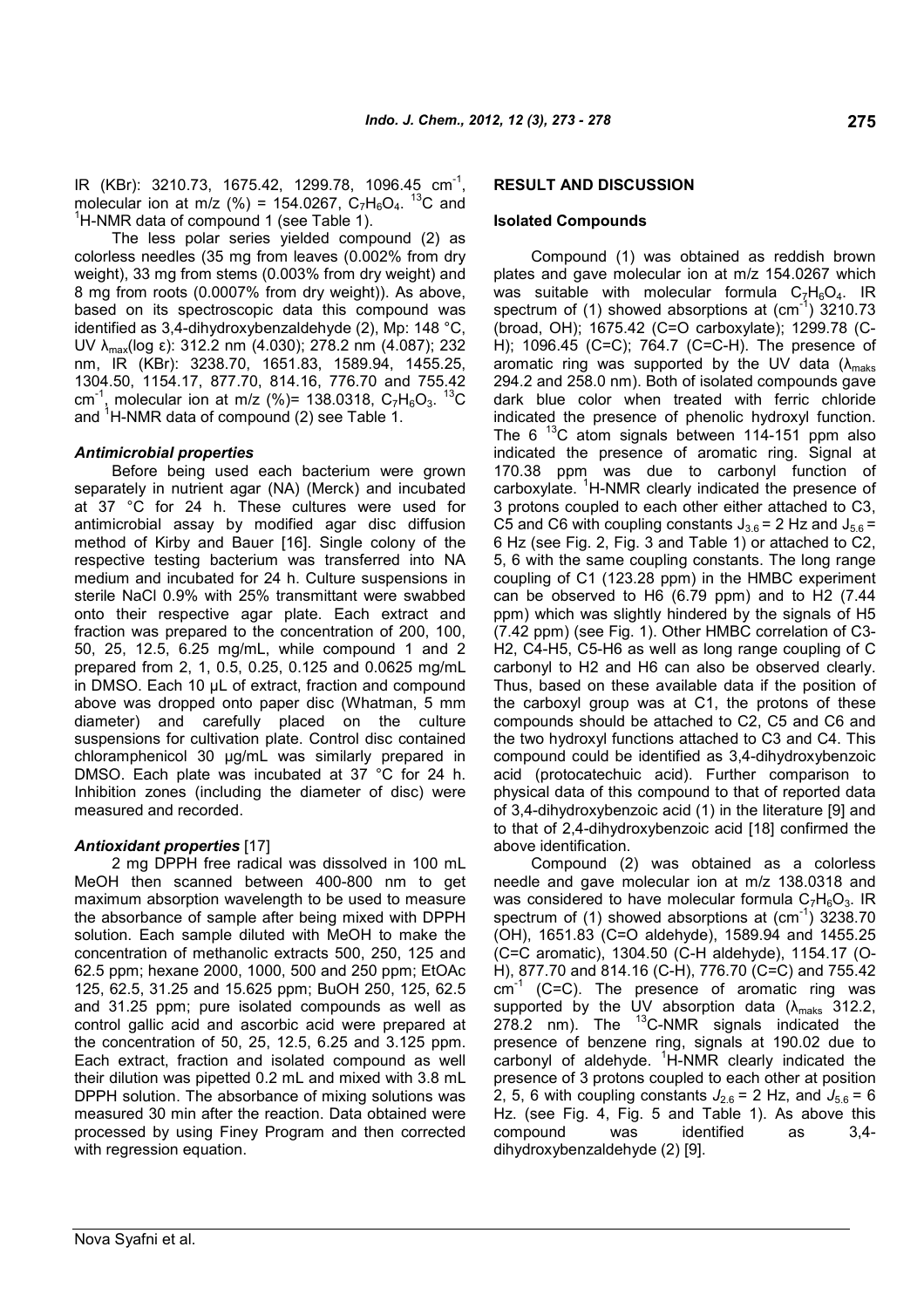

**Fig 4.** Spectrum <sup>1</sup>H-NMR compound (2) **Fig 5.** Spectrum <sup>13</sup>C-NMR compound (2)

## **Antimicrobial Properties**

The antimicrobial potency of extracts and fractions of leaves stems and roots as well as two isolated compounds of *T. chinense* L. toward *E. coli* ATCC 25922 NCTC 1224, *Staphylococcus aureus* ATCC 25923, *Vibrio cholera* Inaba and *Salmonella thypimurium* ATCC 14028 NCTCC 12023 showed significant and dose– dependent inhibition towards used testing microbes (see Table 2). This result supports the traditional use of this plant to treat diarrhea. The experiments also revealed that the extracts and isolated compounds also active against *Salmonella thypimurium* ATCC 14028 NCTCC 12023 which was not only caused diarrhea but also salmonellosis with fever and abdominal cramp additional symptoms.

Interestingly at the working dose, antimicrobial activities of isolated compound (1) and (2) toward *Escherichia coli* ATCC 25922 NCTC 1224 was not significant compared to those of other testing bacteria, while extracts and fractions still showed significant inhibitions compared to that of chloramphenicol. This means that even though the major compounds were not active there might be other minor active constituents present in the extracts and fractions. Our experiments also showed that the isolated compounds significantly inhibited the growth of *Vibrio cholera* but not significantly affected *Escherichia coli* which mean the extracts still can be used to treat diarrhea at the higher dose.

Previous study on ethanolic extract of the flower of roselle (*Hibiscus sabdariffa*) that consists of protocatechuic acid as well as pure isolated protocatechuic acid showed their potential for food additive at the dose dependent to prevent the contamination of spoilage bacteria such as *Salmonella typhimurium* DT104, *Escherichia coli* O157:H7, *Listeria monocytogenes*, *Staphylococcus aureus*, and *Bacillus cereus* [19]. Compound (2) was found to inhibit the growth of fungus *Gloeosporium musarum* which causes the ripe of banana fruit to rot [20].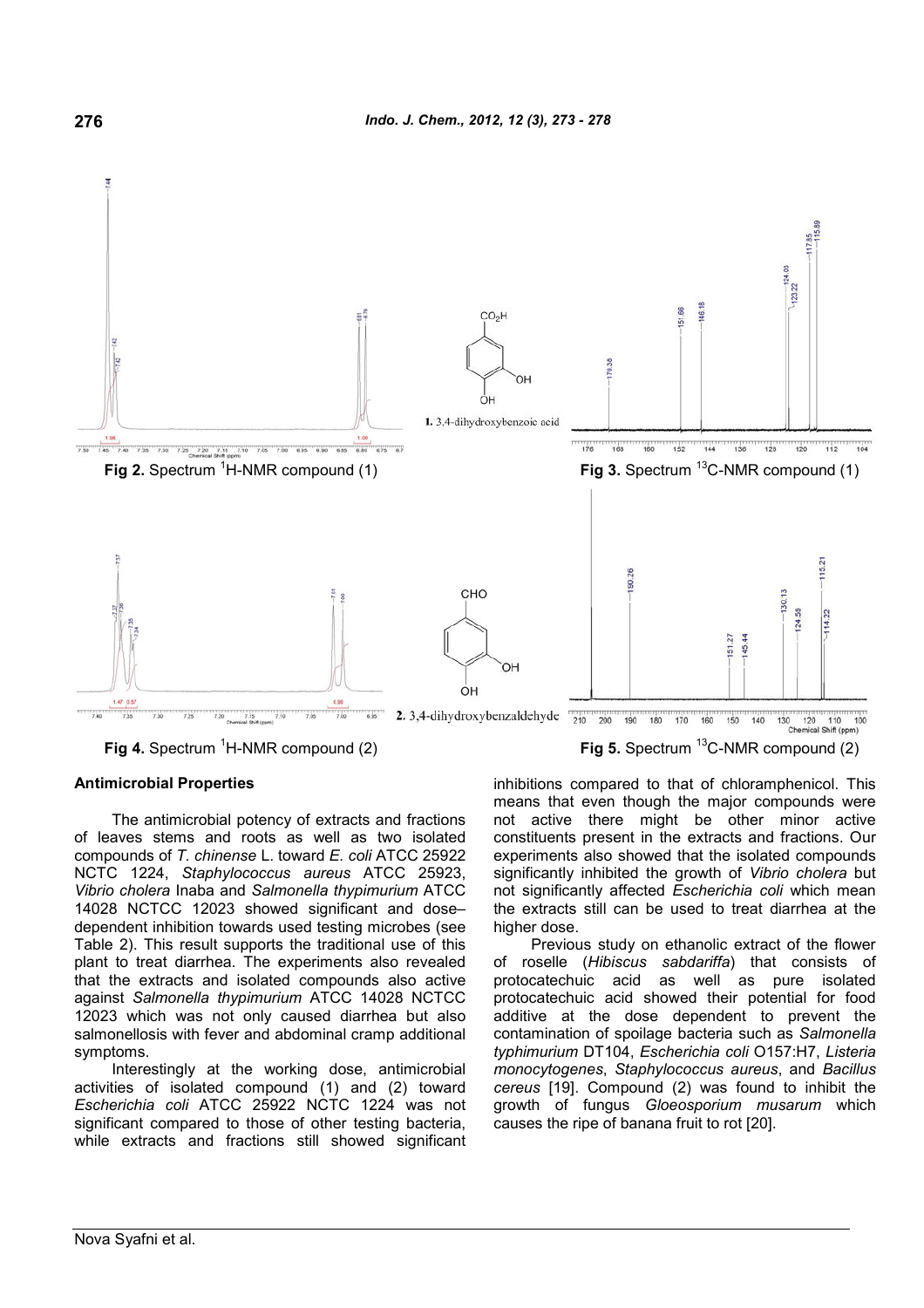**Table 2.** Antimicrobial properties of extracts, fractions, two isolated compounds and chloramphenicol

|                                |                         | Zone Inhibition (mm) (mg extract/disc) |                           |                        |                        |
|--------------------------------|-------------------------|----------------------------------------|---------------------------|------------------------|------------------------|
| No.                            | Sample                  | Escherichia coli                       | Vibrio cholera            | Staphylococcus         | Salmonella             |
|                                |                         |                                        |                           | aureus                 | thypimurium            |
|                                | Methanolic extr. leaves | $7(0.5^a)$                             | $7.5(0.125^a)$            | $7(0.0625^a)$          | $7(0.25^a)$            |
| 2.                             | Methanolic extr. stems  | 10 $(0.25^a)$                          | $7(0.25^a)$               | 6 $(0.5^a)$            | $7(0.25^a)$            |
| 3.                             | Methanolic extr. roots  | $7(0.5^a)$                             | $7(0.125^a)$              | $7(0.25^a)$            | $7(0.5^a)$             |
| 4.                             | Hexane fr. leaves       | 6 $(0.5^a)$                            | $7(0.5^a)$                | 6 $(2^a)$              | 7 (1ª)                 |
| 5.                             | Hexane fr. stems        | $6.5(0.5^a)$                           | $7(0.5^a)$                | 6 $(2^a)$              | $7(0.25^a)$            |
| 6.                             | Hexane fr. roots        | $6(0.5^a)$                             | $7(0.5^a)$                | $8(1^a)$               | $7(0.25^a)$            |
|                                | EtOAc fr. leaves        | $7(0.25^a)$                            | $8(0.125^a)$              | $8(0.25^a)$            | $8(0.25^a)$            |
| 8.                             | EtOAc fr. stems         | $7(0.25^a)$                            | $7(0.125^a)$              | $6(0.5^a)$             | $7(0.125^a)$           |
| 9.                             | EtOAc fr. roots         | $6.5(0.25^a)$                          | $8(0.125^a)$              | $7(0.25^a)$            | $6(0.25^a)$            |
| 10.                            | BuOH fr. leaves         | $6(1^{a})$                             | $7(0.125^a)$              | $6.5(0.25^a)$          | $6(1^a)$               |
| 11.                            | BuOH fr. stems          | 6 $(0.5^a)$                            | 6 $(0.125^{\circ})$       | $7(0.25^a)$            | 6 $(1^d)$              |
| 12.                            | BuOH fr. roots          | 6 $(0.5^{\circ})$                      | $8(0.125^a)$              | 6 $(0.5^a)$            | 6 $(1^d)$              |
| 13.                            | Compound 1              | $-(2.5^{\circ})$                       | $7(2.5^{b})$              | $5.5(2.5^{\circ})$     | 10 $(2.5^{\circ})$     |
| 14.                            | Compound 2              | $5.5(2.5^{\circ})$                     | 6 $(2.5^{\circ})$         | $5.5(2.5^{\circ})$     | $8(1.25^{p})$          |
| 15.                            | Chloramphenicol         | $6.8 \pm 0.5(0.3)^{\circ}$             | $10.4 \pm 2(0.3)^{\circ}$ | $6.5 \pm 0.8(0.3)^{b}$ | $8.3 \pm 0.6(0.3)^{o}$ |
| $(a)$ concontration in maldies |                         |                                        |                           |                        |                        |

concentration in mg/disc

(b) concentration in µg/disc

**Table 3.** Data of antioxidant properties showed in concentration reaction

| Sample     | $IC_{50}$ (ppm) |              |            |  |
|------------|-----------------|--------------|------------|--|
|            | Leaves          | <b>Stems</b> | Roots      |  |
| MeOH extr. | 5.83            | 4.52         | 5.15       |  |
| Hexane fr. | 14.32           | 31.35        | 25.63      |  |
| EtOAc fr.  | 1.33            | 1.57         | 1.52       |  |
|            |                 |              | $(1.78)^*$ |  |
| BuOH fr.   | 3.96            | 4.49         | 5.23       |  |
|            |                 |              | (6.69)*    |  |

\*corrected with regression equation

**Table 4.** Data of antioxidant properties showed in concentration reaction

| No. | Sample        | $IC_{50}$ (nM) |
|-----|---------------|----------------|
|     | Compound 1    | 0.86           |
| 2.  | Compound 2    | 0.58           |
| 3.  | Gallic acid   | 0.86           |
|     | Ascorbic acid | 1.57           |

#### **Antioxidant Properties**

Antioxidant screening of extracts and fractions of leaves, stems and roots of *T. chinense* showed the potential antioxidant properties in all of extracts and fractions (see Table 3). The highest antioxidant properties were showed by ethyl acetate fraction of methanolic extract of the leaves. Based on these results, further work was focused on the isolation of major constituents of the EtOAc fraction of leaves, stems and roots. Compound (1) showed significant antioxidant activity at 1.8 times stronger than ascorbic acid and about the same strength as gallic acid. Compound (2) was 2.7 times more potent than ascorbic acid and 1.5 times than gallic acid (see Table 3). The significant antioxidant activity can be understood due to the presence of electronegative carbonyl function of carboxylic and aldehyde attached to C1 which facilitates the reductive ability of phenolic hydroxyl at  $C4.$ 

*In vitro* mechanism of antioxidant activity of compound (1) has been reported using various antioxidant assay. From the results of this assay the effect as chemopreventive agent toward various cancer cells can be estimated. The strongest effect was observed toward skin squamous cell papilloma (PAP) at the doses 5, 10, 20 µM/locally on the skin of mice 5 before being induced with 12-Otetradecanoylphorbol 13-acetate (TPA) and transitional cell carcinoma (TCC) on buccal pouch of male Syrian golden hamster at the dose of 200 ppm in diet using  $7.12$ -dimethylbenz $I\alpha$ lanthracene (DMBA) as cancer promoter [21].

## **CONCLUSION**

The isolation of constituents of ethyl acetate fraction of leaves, stems and roots gave the same major constituents identified as 3,4-dihydroxybenzoic acid and 3,4-dihydroxybenzaldehyde. The antimicrobial properties of extracts, fractions and compounds (1) and (2) support the traditional use of the fern *T. chinense* to treat diarrhea, while their strong antioxidant properties might be developed into further use.

#### **ACKNOWLEDGEMENT**

We are grateful to DP2M-DIKTI-Kemendiknas "Hibah Kompetensi 2008-2010" (to DA) for supporting the preliminary study of *Trichomanes chinense*. We thank Mr. Friardi and Pr. Joel Boustie from UMR 6226